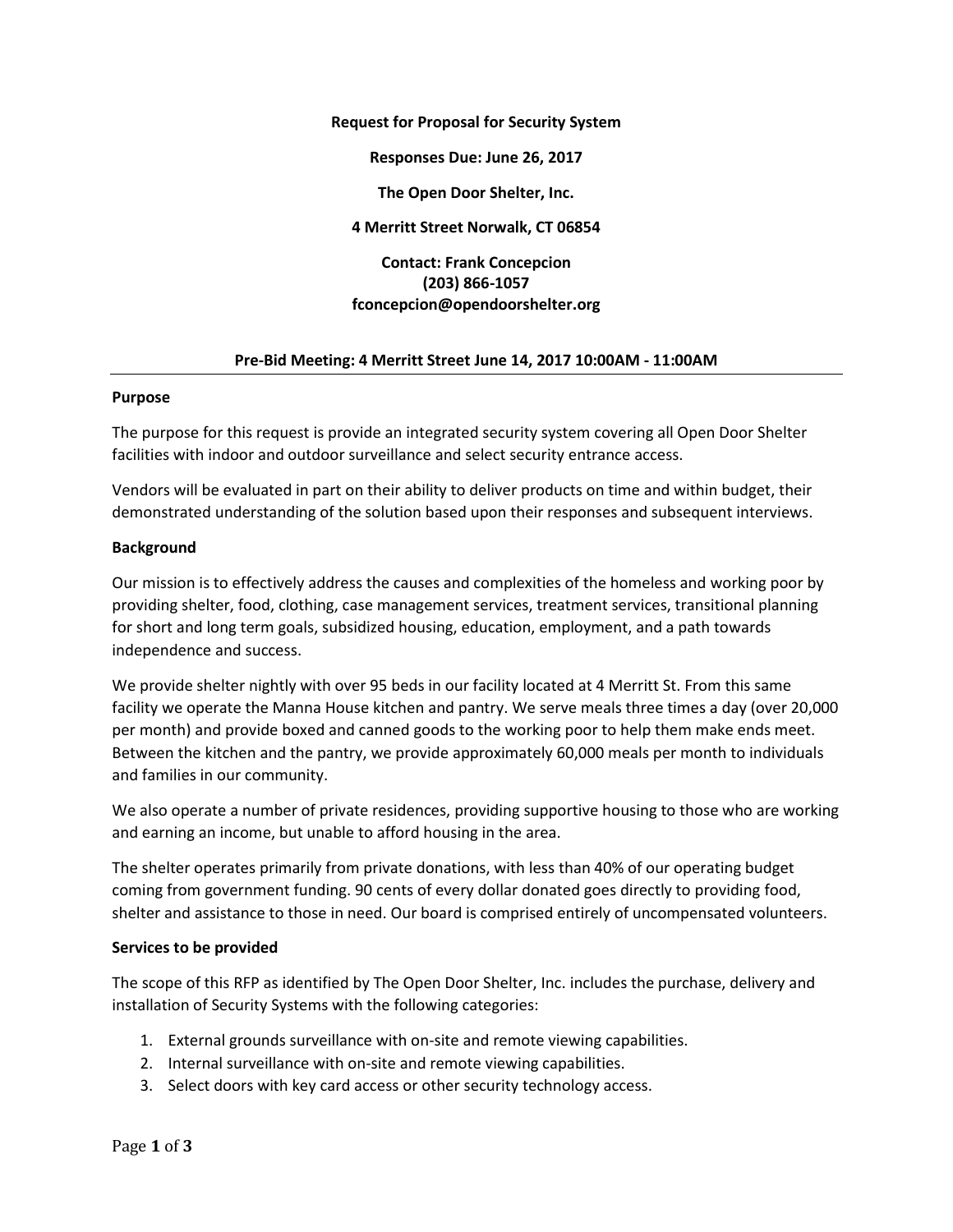All products will be new and guaranteed.

Vendor is responsible for confirming all equipment is complete and fully functioning. Vendor is responsible for delivery and installation.

Please include any other requirements and/or state-of-the-art recommendations to successfully implement this project in a timely manner.

## **Locations**

The security equipment will be installed at the following locations:

4 Merritt Street Norwalk, CT

2 Merritt Place Norwalk, CT

129 S. Main Street Norwalk, CT

137 S. Main Street Norwalk, CT

139 S. Main Street Norwalk, CT

143 S. Main Street Norwalk, CT

70 Chestnut Street Norwalk, CT

4 Couch Street Norwalk, CT

## **Proposal Preparation and Submission Requirements**

The proposal shall clearly address all of the information requested herein. Since the written proposal will weigh heavily in the evaluation process, information submitted should be complete and provide a convincing case that the vendor can perform high quality work within schedule and budget constraints. Proposals should be thorough yet concise. Proposals are to be prepared at your own expense.

The proposal shall be sent to the official contact listed below, to be received no later than 5:00PM EST Thursday, June 26, 2017.

# **Jeannette Archer-Simons The Open Door Shelter, Inc. 4 Merritt Street Norwalk, CT 06854**

Questions regarding this RFP must be submitted by e-mail to Frank Concepcion at [fconcepcion@opendoorshelter.org.](mailto:fconcepcion@opendoorshelter.org) All questions will be answered promptly. Responses to inquiries that substantially or materially change the RFP will be made available to all prospective vendors that have submitted a formal Letter of Intent.